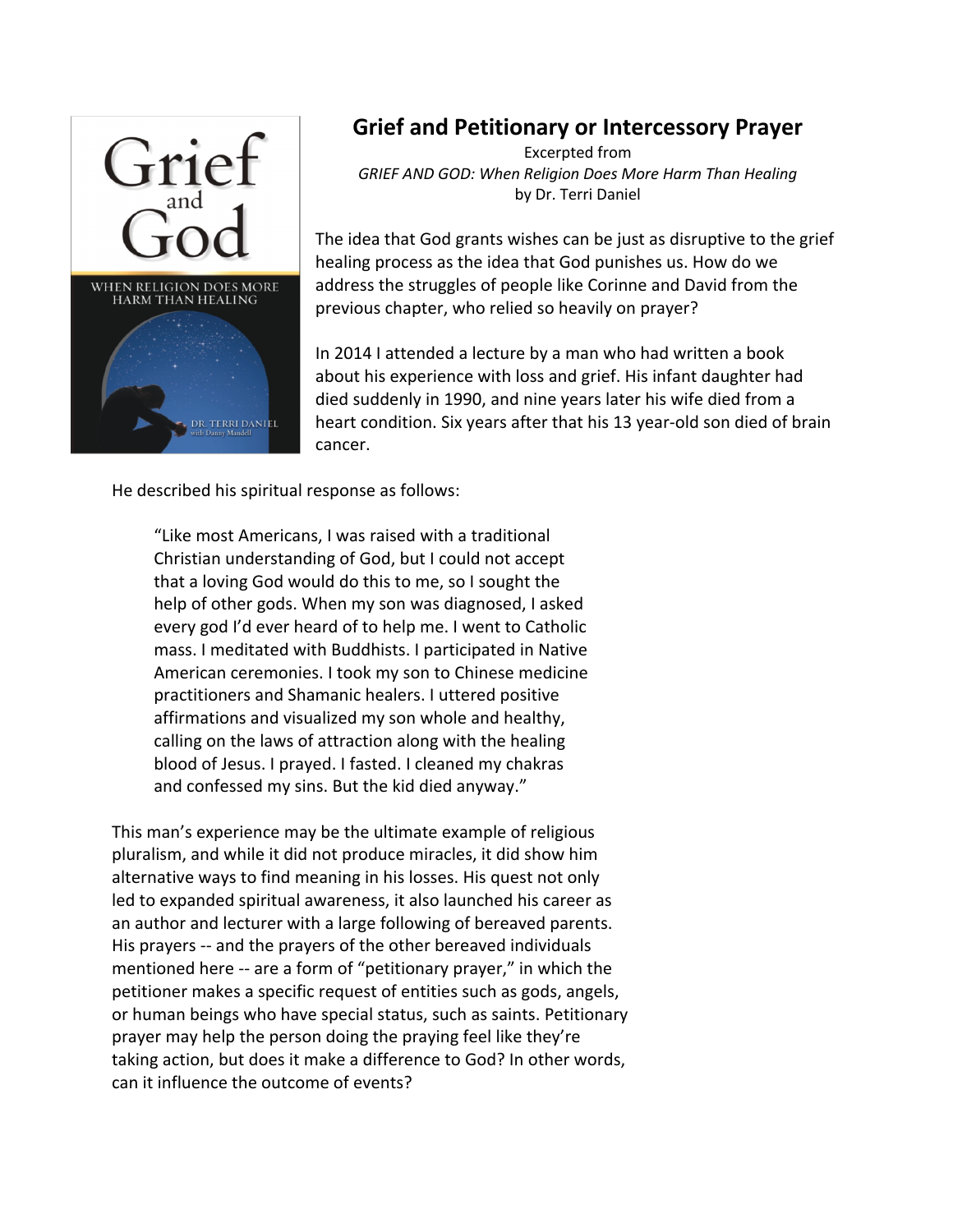It is generally believed that a prayer is considered "answered" if it produces the desired result, assuming that without the prayer, the outcome would have been different.88 The same formula applies to "intercessory prayer," in which someone prays on behalf of someone else, for example, when a community prays to help a neighbor, or a hospital chaplain prays for a patient.

From my personal experience with petitionary prayer, I will share a story that I refer to as "the tree lesson." One weekend during my first year as a seminary student, my little house in the northern California redwoods was being battered by a fierce storm. The winds were so strong that the tall trees surrounding the house were swaying and bending, and the day before, the top half of a 30 foot cedar had fallen across my neighbor's driveway. I remember looking out my kitchen window at the trees blowing in the wind, and saying out loud, "Please don't let a tree fall on my house."

Who was I talking to? I immediately recognized that I was asking an imaginary third party to intervene, and I had to stop and ponder what it actually means to make such a request. I realized that my "prayer" was really just a way to express my fear. My heart was simply saying, "I'm vulnerable and afraid."

I recognized at that moment that giving our fears a voice produces a mild sense of comfort and relief, and also triggers a sense of personal responsibility that can empower us to seek concrete solutions to the problem. Conversely, directing the prayer outward -- to something "out there"-- can be a way of pushing the fear away so we don't have to face it or feel it.

In another personal example, I once witnessed a very strong act of intercessory prayer at a community food bank, where before the food was handed out to the needy, one of the organizers led a group prayer. She called upon Jesus to help all the people in the room, and specifically, to heal Mr. Brown's arthritis, help Mrs. Green find the money to get her roof fixed, to make sure Mrs. Jones has a healthy baby, and to bless Timmy Thompson on the occasion of his high school graduation.

Perhaps it was her meek, pleading tone of voice, or perhaps it was her assumption that impassioned entreaties can make things turn out the way we want them to, but I found her prayer to be very disempowering. It presented an image of humanity as confused,